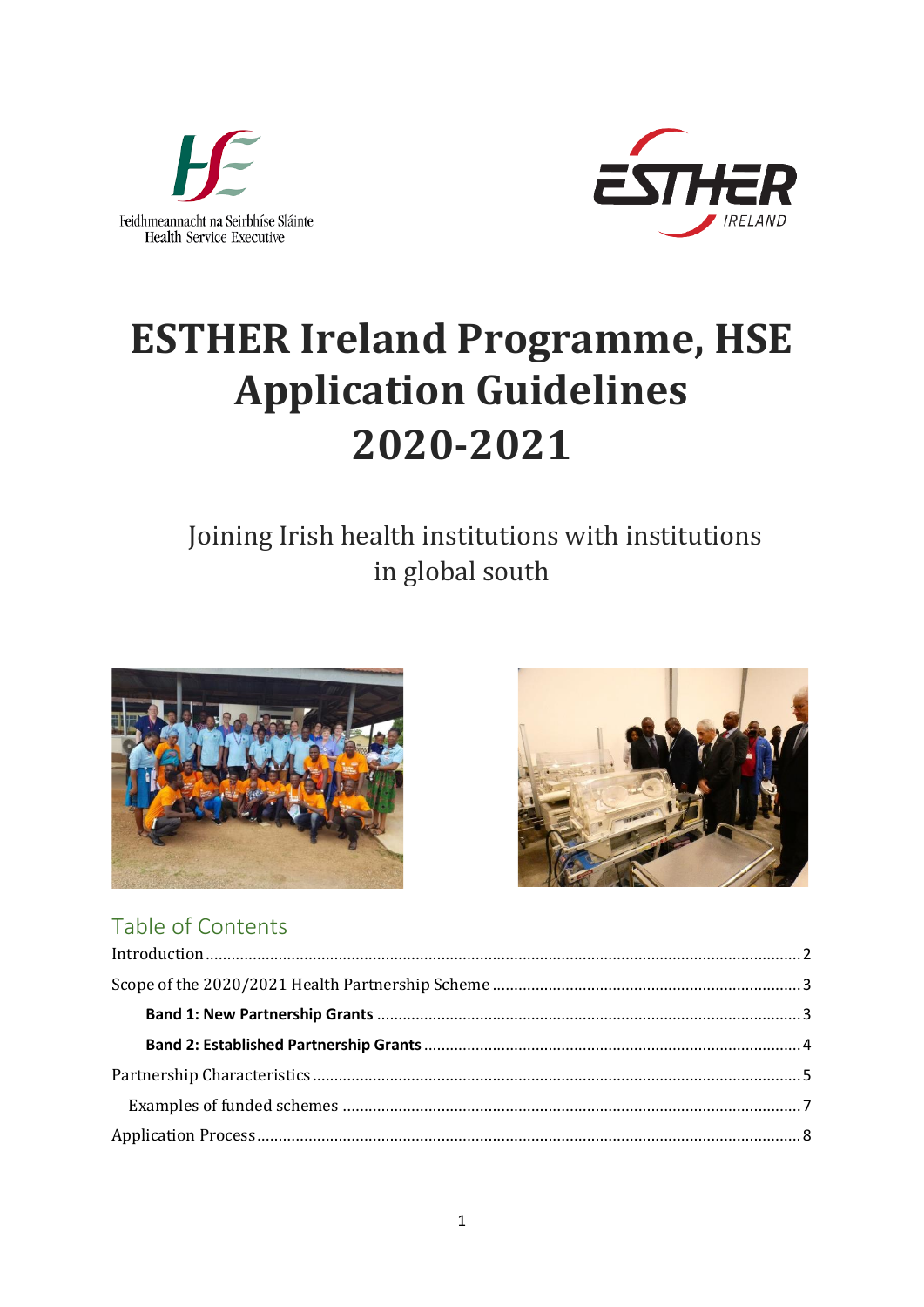### <span id="page-1-0"></span>Introduction

**ESTHER Ireland** is a joint HSE-Irish Aid health development cooperation initiative and a part of the ESTHER Alliance for Global Health Partnerships (EA). This alliance of European countries was initiated by the French Government in response to the AIDS crisis in Africa in 2002. Today, Members of the Alliance seek to mobilise and create partnerships that facilitate health interventions across a wide range of areas of need with the world's poorest countries.

Ireland's participation in the ESTHER Alliance followed the 2010 Memorandum of Understanding (MoU) between Irish Aid and the HSE, and Ireland formally joined the Alliance in 2012. ESTHER Ireland operates under the MoU and its Secretariat is hosted by the Irish Global Health Network. Since May 2018, responsibility and governance for the ESTHER Ireland programme sits within the HSE Global Health Programme. Irish Aid provides funding for ESTHER Ireland operations and for partnership grants.

The operational rationale for the ESTHER Alliance is grounded on the centrality of partnerships and their potential to achieve more through working as institutions rather than individuals. The theoretical basis behind this approach is that robust partnerships working collectively and collaboratively can contribute to improved health services for poor and disadvantaged communities and with a "multiplier effect" on health outcomes. The principle modality of these partnerships is twinning between hospitals, primary care services, universities and other institutions with counterparts in partner countries. A variety of geographical arrangements are supported by ESTHER that may include North-South and South-South cooperation. As well as making a contribution to the health outcomes in developing countries, these partnerships have also been shown to have advantages and benefits for developed countries.

The partnership approach aims to makes a significant contribution to health outcomes in poor countries through addressing inequities in access and coverage, while improving quality of services through capacity building and institutional development. Human resource capacity is strengthened through peer to peer relationships between personnel working in the partner institutions. Accordingly, ESTHER supported partnerships are "agents of change" in a multiplicity of intervention areas that focus on the creation of sustainable and resilient partnerships with positive changes at all stages of the results continuum. Self-mobilisation and financial leverage are considered key output performance indicators from a quality partnership and are expected to make a contribution to an improved health outcome.

ESTHER Ireland works closely with its European Partners, including the UK Tropical Health Education Trust (THET), and collaborates with WHO.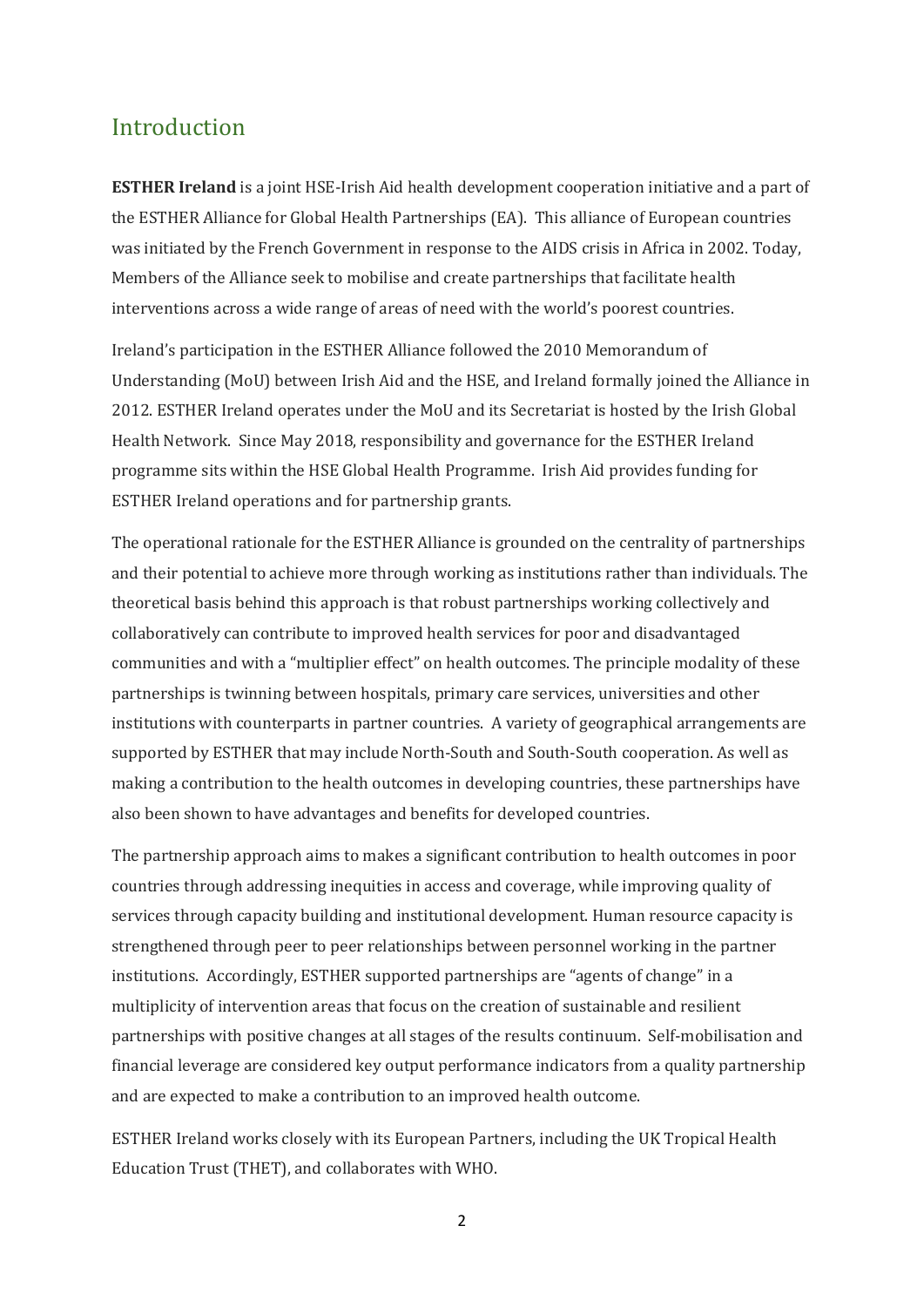Since 2014, with funding from Irish Aid, ESTHER Ireland has awarded 284k with 44 grants to develop new partnerships or strengthen existing ones. To date, eight of these partnerships have achieved recognition as ESTHER Ireland partnerships, being established partnerships and having demonstrated adherence to the ESTHER Charter for Quality of Partnership.

### <span id="page-2-0"></span>Scope of the 2020/2021 Health Partnership Scheme

Irish Aid has provided  $\epsilon$ 50,000 funding to the HSE in 2020 for ESTHER grants, as part of its funding under the HSE-Irish Aid MoU. The grant is administered by the Irish Global Health Network under a service level agreement with the HSE.

The scope of ESTHER grants has evolved from previous years, based on more than five years of learning from Irish-South health partnerships, including internal and external evaluations in 2017. This round of grants reflects the current global and Irish context with COVID-19 and lessons learned from the pandemic. It also responds to the directions and priorities of the Government's International Development Policy, *A Better World*, which was published in 2019.

As with previous calls, this round of grants will be of two types. Band 1 grants are to support new partnerships, and Band 2 grants are to support established partnerships. ESTHER Ireland welcome applications from partnerships involving different types of health institutions, including hospitals, primary care services, public health units, education and training organisations, universities, and Government health departments.

NGOs are generally not eligible for ESTHER grants as they don't fulfil the criteria of an institutional health partnership. While they may follow partnership principles, their model is usually that of implementing projects rather than peer-to-peer working through a twinning arrangement.

Applications will be accepted until March 31st , 2021.

### <span id="page-2-1"></span>Band 1: New Partnership Grants

Irish health organisations and institutions are eligible to apply for a Band 1 grant to facilitate the development of a new link or partnership with a counterpart organisation or institution in a low-or middle- income country.

In the context of this programme, we consider a new partnership to be one that has recently started to work together or has not yet started working together but has taken preliminary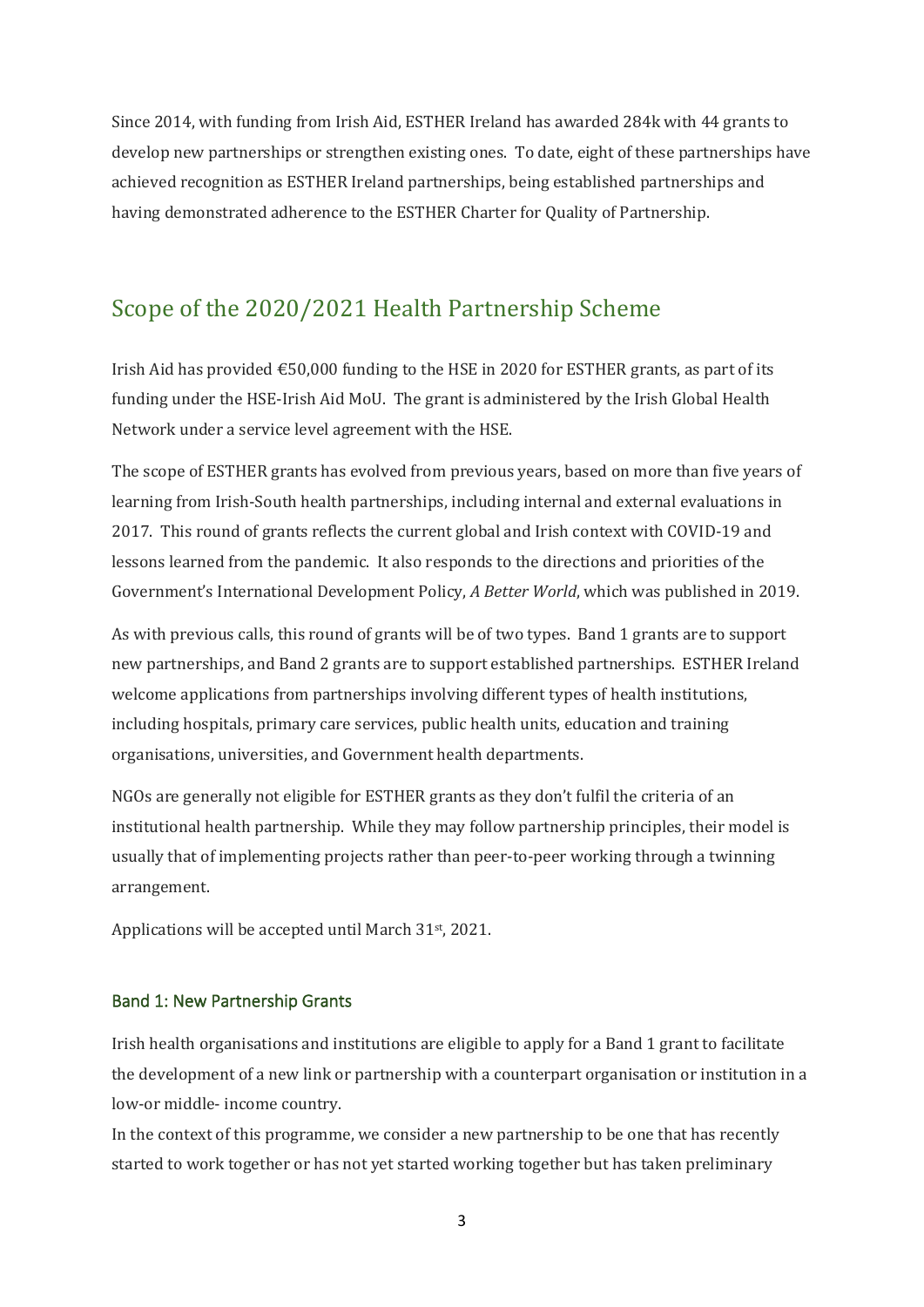steps. It should demonstrate a commitment to adhere to the ESTHER principles of Quality of Partnerships.

Intended outcomes from activities implemented under this scheme could include formalising an agreement such as an MOU between partners or developing a shared vision and action plan. Grants must be spent within 12 months of disbursement.

The ceiling for Band 1 grants is  $€8,000$ .

### *Criteria Band 1*

- Higher priority is given to partnerships in countries with official Government links through Irish Aid and/or the HSE:
	- $\circ$  Irish Aid key partner countries providing bilateral support to the health sector (Mozambique, Ethiopia, Tanzania, Liberia)
	- o Other Irish Aid key partner countries (e.g. Zambia, Malawi, Uganda)
	- o Countries in which HSE is engaged with through formal agreements (e.g. Mozambique, Sudan, Zambia, Sierra Leone)
- Coherent with objectives of Irish Aid development policy, *A Better World*
- Grant funding should achieve value for money. Having co-funding is considered an advantage.
- Successful partnerships should be willing to produce a case study.

### <span id="page-3-0"></span>Band 2: Established Partnership Grants

Applications are invited from Irish health institutions and organisations engaged in established health partnerships. We consider an established partnership to be one that has been working together for more than a year and has been formalised, such as through a Memorandum of Understanding. Partnerships must demonstrate clear evidence of quality of partnership, such as receiving ESTHER Accreditation for Quality of Partnership.

Partnerships may apply for grants to:

- Implement small scale innovations or pilot projects
- Undertake activities that strengthen the working relationship between the partners (e.g. exchange visits, stakeholder meetings, communication systems)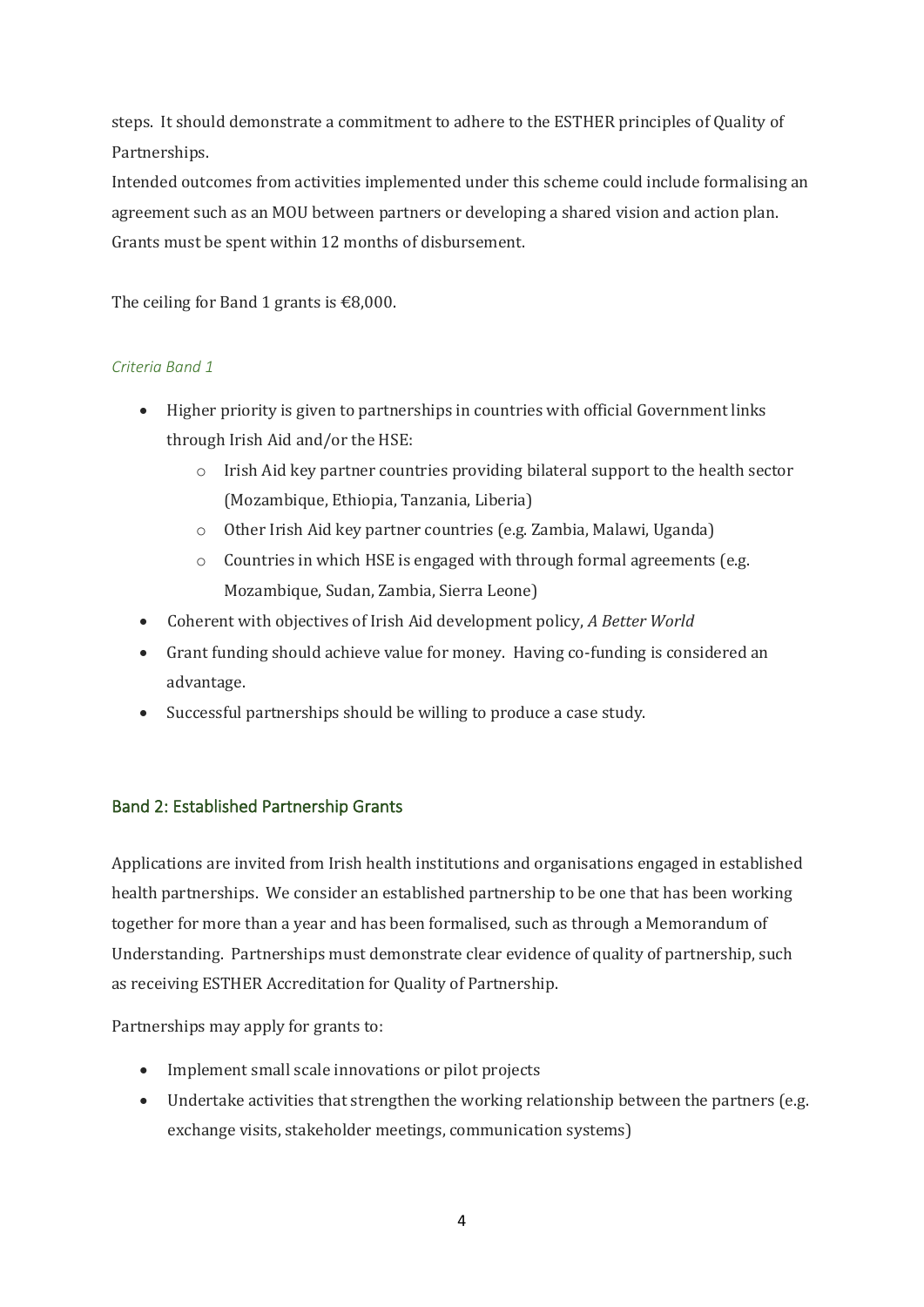• Build capacity within the existing partnership to enable it to initiate and implement projects and programmes (e.g. skills building workshops)

### *Criteria Band 2*

- Partnerships should demonstrate a clear theory of change for how they will improve health services and health outcomes. Change pathways may include one or more of a range of interventions areas such as education, training, mentoring, exchange visits, technical support, service quality improvement and research.
- Higher priority is given to partnerships in countries with official Government links through Irish Aid and/or the HSE:
	- $\circ$  Irish Aid key partner countries providing bilateral support to the health sector (Mozambique, Ethiopia, Tanzania)
	- o Other Irish Aid key partner countries (e.g. Zambia, Malawi, Uganda, Sierra Leone)
	- o Countries in which HSE is engaged with through formal agreements (e.g. Mozambique, Sudan, Zambia)
- Preference is given to partnerships with greater potential to achieve impact:
	- Aim to strengthen the capacity of health institutions to address local health priorities and unmet health service needs
	- Contribute to health systems strengthening and universal health coverage
	- Contribute to and support the COVID-19 response in partners' countries.
- Coherent with Irish Aid development policy, *A Better World*
- Grant funding should achieve value for money. Having co-funding is considered an advantage.
- Successful partnerships should be willing to monitor their partnership using the ESTHER Pilot Effect Tool and produce a case study.

<span id="page-4-0"></span>The ceiling for Band 2 grants is  $\text{\textsterling}10,000$ .

# Partnership Characteristics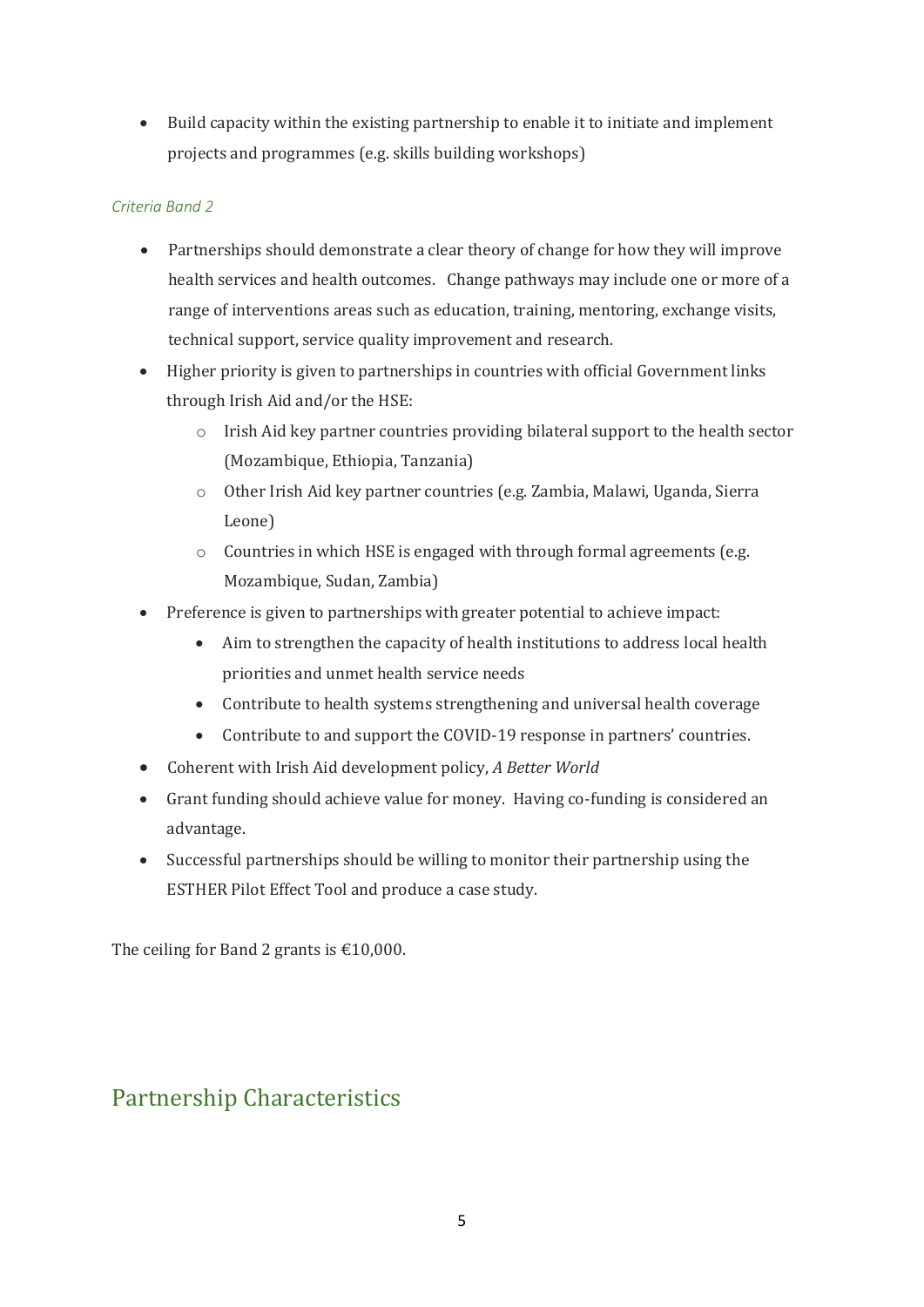Partnership Defined; *A partnership is a collaborative relationship between two or more parties based on trust, equality and mutual understanding for the achievement of a specific goal. Partnerships involve risks as well as benefits, making shared accountability critical.* 

### **Definition from the WHO APPS Programme.**

### **Characteristics of** *strong* **partnership proposals:**

- $\vee$  Built on existing links with institutional commitment.
- $\vee$  Demand-driven and needs based.
- $\checkmark$  Country-owned, and aligned with country partner priorities.
- Clear goals, results focused with a strong potential for impact.
- $\checkmark$  Guided by the need for sustainability.
- $\checkmark$  Evidence of mutual accountability, and transparency in the intended use of available resources.

### **Characteristics of** *weaker* **partnership proposals:**

- X One-sided benefits, reciprocity unclear.
- $\mathsf{X}_\text{Unclear}$  partner capacity and experience.
- $X$ Institution involvement not well articulated.
- $\mathsf{X}_{\text{Over}}$  ambitious with little attention to sustainability.
- $\mathsf{X}_0$  overly project focused rather than partnership focused.
- $X$  Inconsistent budget with weak focus on goals or results.
- $\mathsf{X}_{\text{Many applications are not supported by the necessary documents.}$

### **The health partnership scheme** *will* **fund:**

- $\vee$  Needs assessment.
- $\checkmark$  Travel.
- $\checkmark$  Accommodation.
- $\checkmark$  Communications.
- $\vee$  Workshops for partnership development.
- $\checkmark$  Subsistence allowance at local rates ([ESTHER Website](https://www.esther.ie/wp-content/uploads/2020/11/5th-ESTHER-Partnership-Forum_Programme_final.docx) for guidelines).
- $\vee$  Publication and development of webpages to enhance partnerships.
- $\vee$  Monitoring and reporting costs.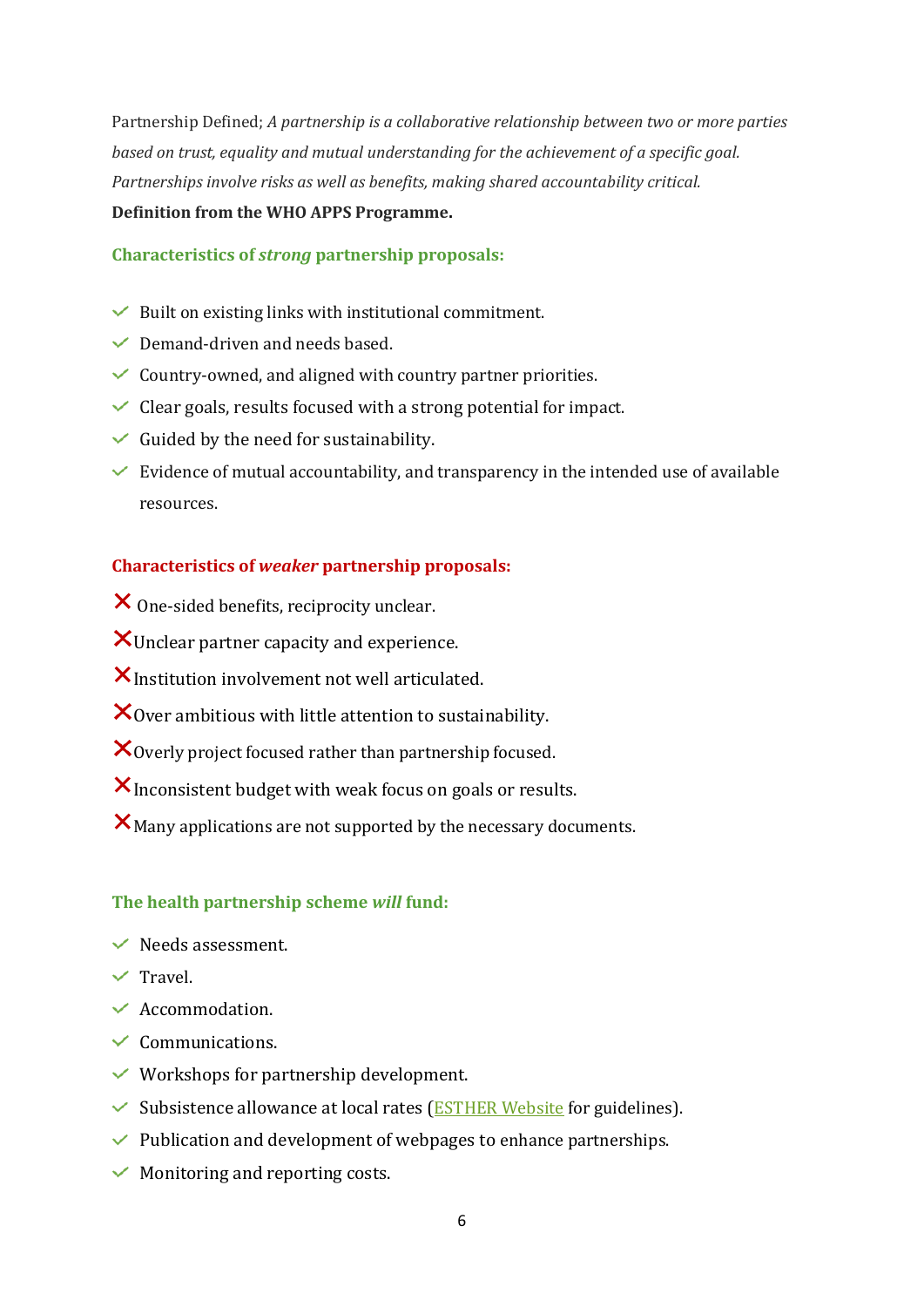### **The health partnership scheme** *will not* **fund:**

X Salaries or "top ups".

 $\times$  First class business travel.

- Fundraising activities.
- X Backstopping other grants.
- University fees.
- Volunteer funding.
- $\times$  Consultants.
- X Office Space.
- $\boldsymbol{\times}$  Sitting allowances (for training attendees).
- Entertainment costs.

### <span id="page-6-0"></span>Examples of funded schemes

To date ESTHER Ireland has supported the development of partnerships in a variety of intervention areas, which include:

| 1. Physiotherapy                    | 7. Leprosy                        |
|-------------------------------------|-----------------------------------|
| 2. Nursing & Midwifery              | 8. Paediatric Cancer              |
| 3. Children's Palliative Care       | 9. Cancer Research &<br>Education |
| 4. Health care education & research | 10. Mother & Child Health         |
| 5. Health care equipment            | 11. Community Health              |
| 6. Health Systems Research          | 12. Surgical Training             |

There are many areas that a partnership might focus on including learning, training, exchange visits, research, and teaching.

Ultimately, the creation of a sustainable partnership should aim to make a contribution to achieving a particular health outcome which has been identified as a priority by the southern partner and their National Health Plan.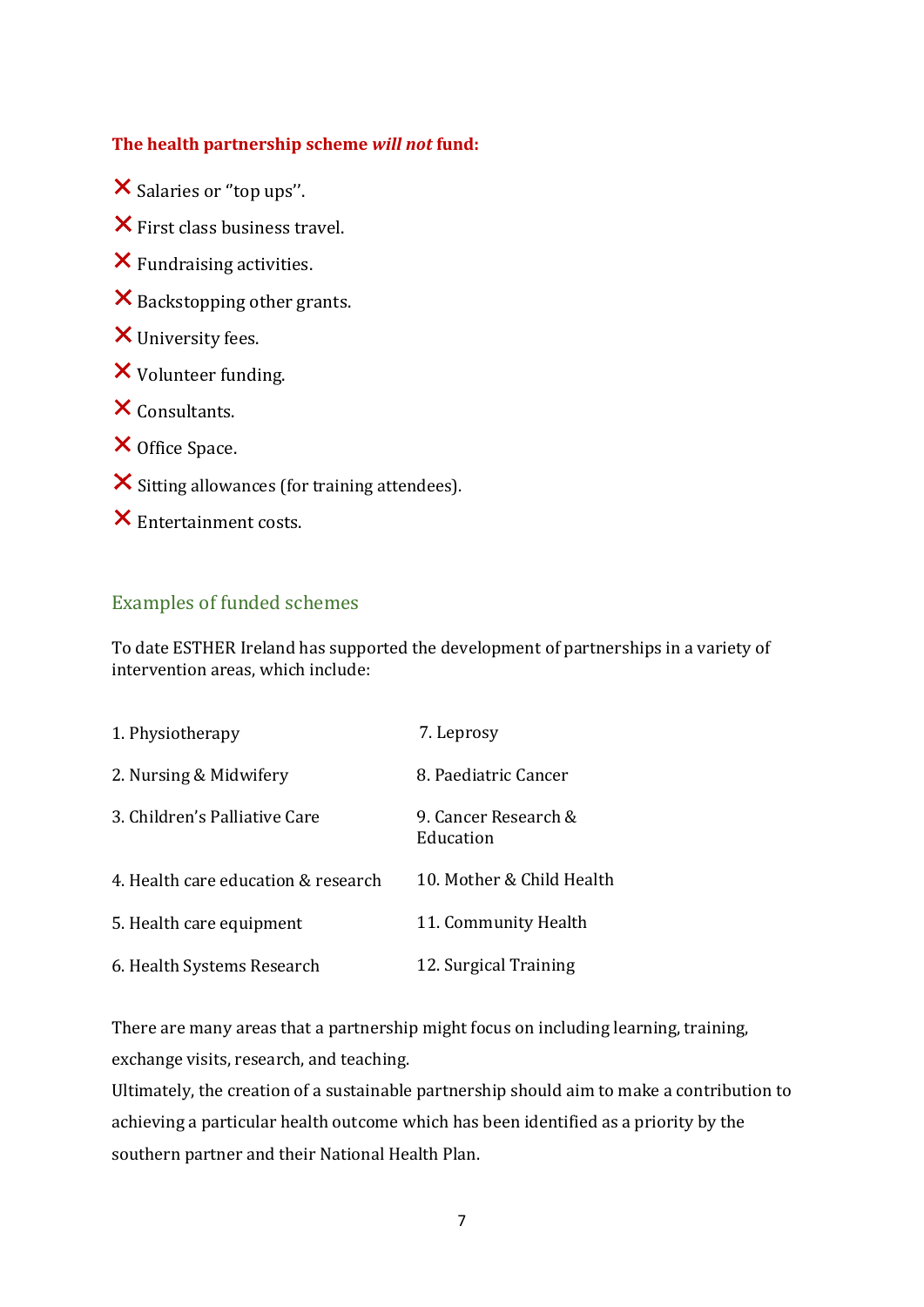

Source: THET International Health Links Manual

## <span id="page-7-0"></span>Application Process

Applications will be considered on a rolling basis over the period of one year. To apply visit the **ESTHER Ireland Website**. Incomplete applications will not be considered. All